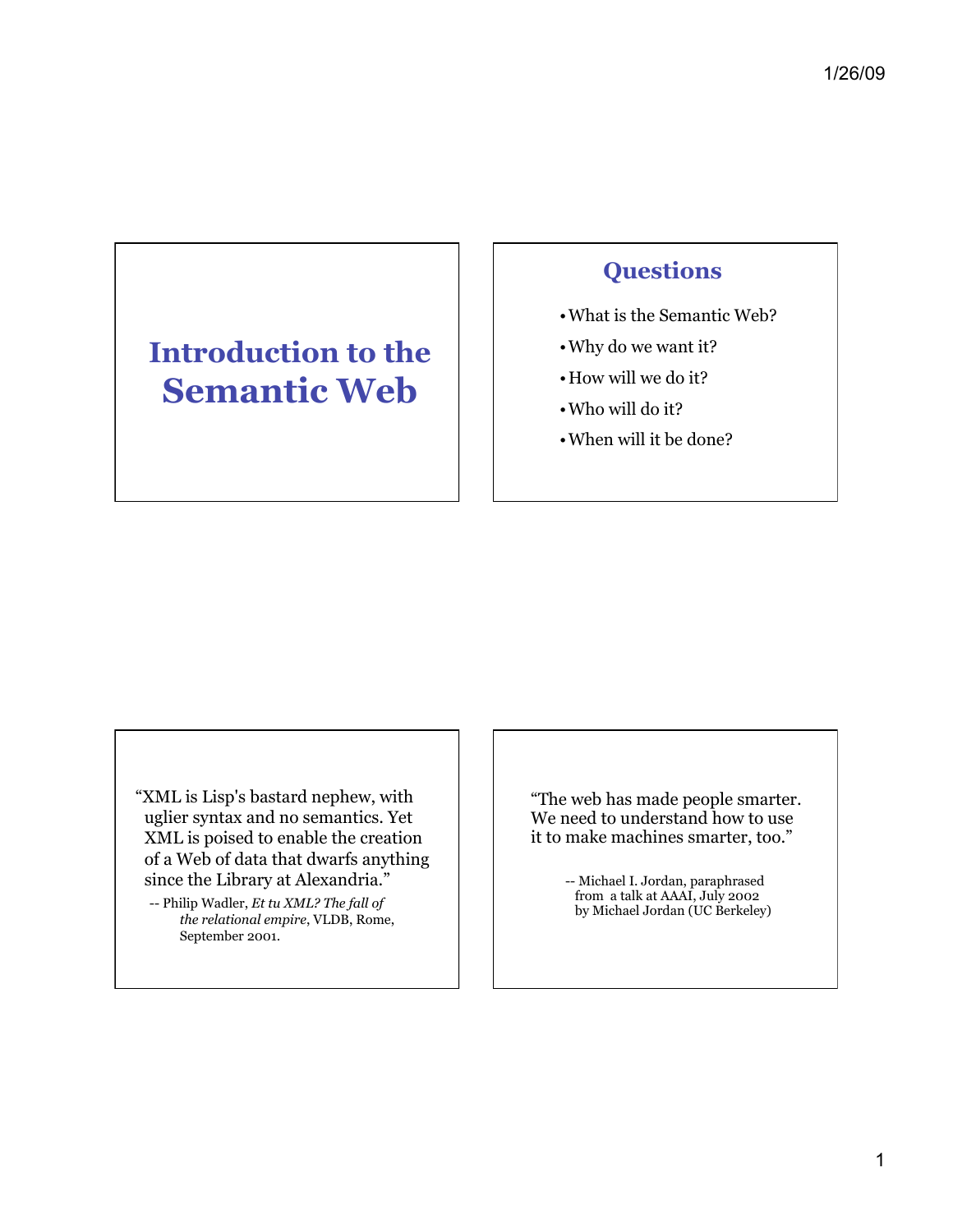"The Semantic Web will globalize KR, just as the WWW globalize hypertext"

-- Tim Berners-Lee

"The multi-agent systems paradigm and the web both emerged around 1990. One has succeeded beyond imagination and the other has not yet made it out of the lab."

-- Anonymous, 2001

### **IOHO**

- The web is like a universal acid, eating through and consuming everything it touches. - Web principles and technologies are equally good for wireless/ pervasive computing
- The semantic web is our first serious attempt to provide semantics for XML sublanguages
- It will provide mechanisms for people and machines (agents, programs, web services) to come together.
	- In all kinds of networked environments: wired, wireless, ad hoc, wearable, etc.

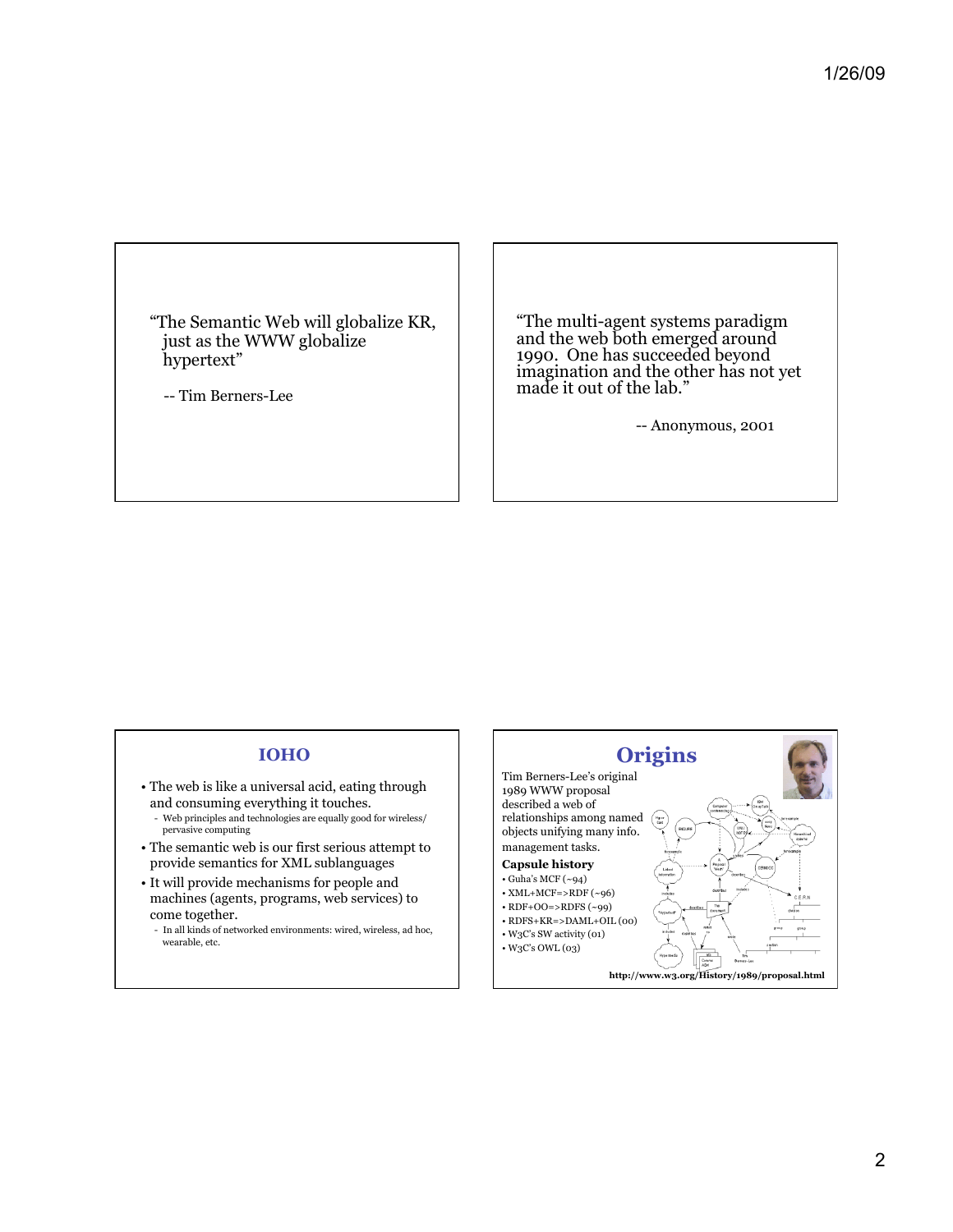## **W3C's Semantic Web Goals**

### **Focus on machine consumption:**

*"The Semantic Web is an extension of the current web in which information is given well-defined meaning, better enabling computers and people to work in cooperation."*

-- Berners-Lee, Hendler and Lassila, The Semantic Web, Scientific American, 2001

## **TBL's semantic web vision**





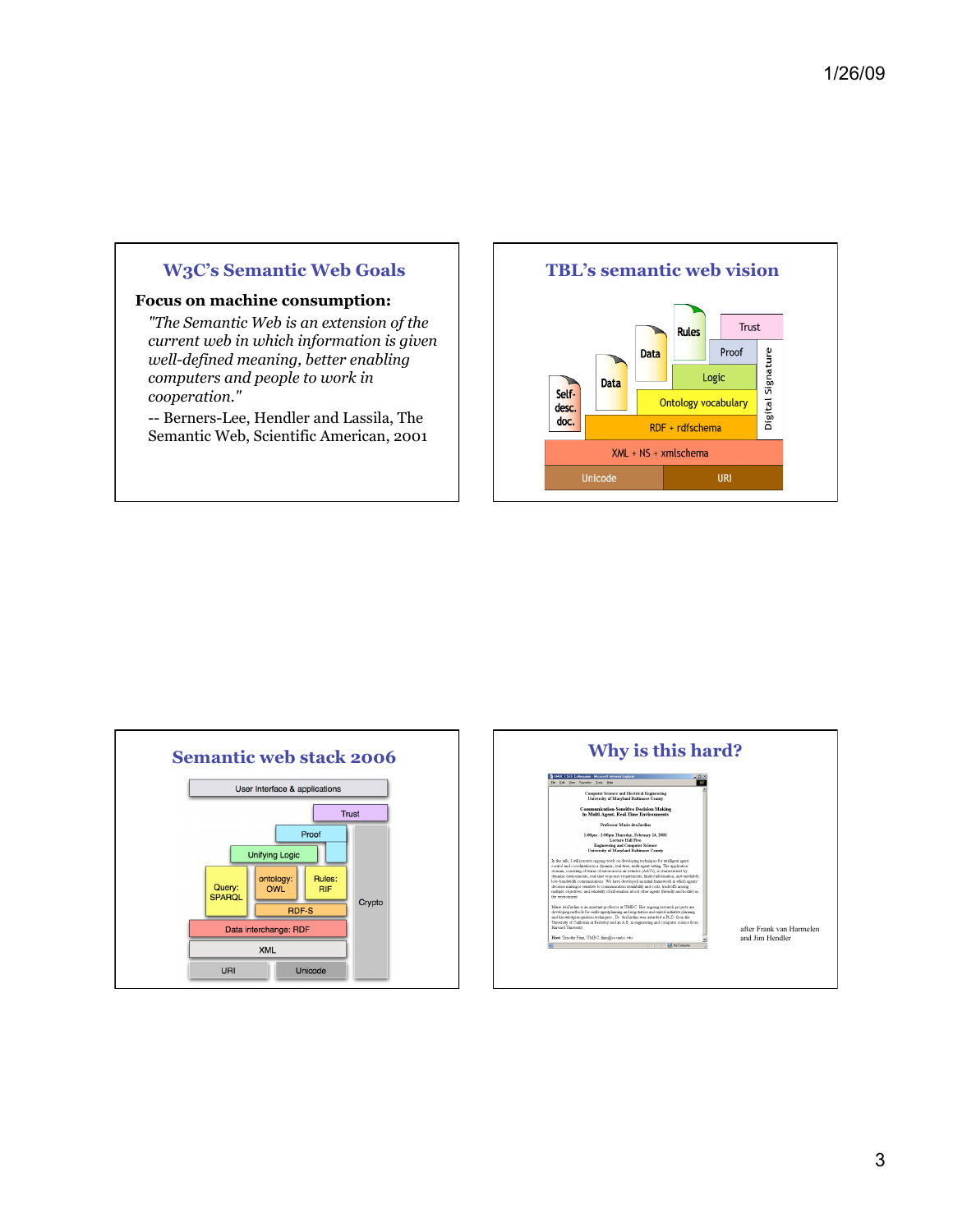





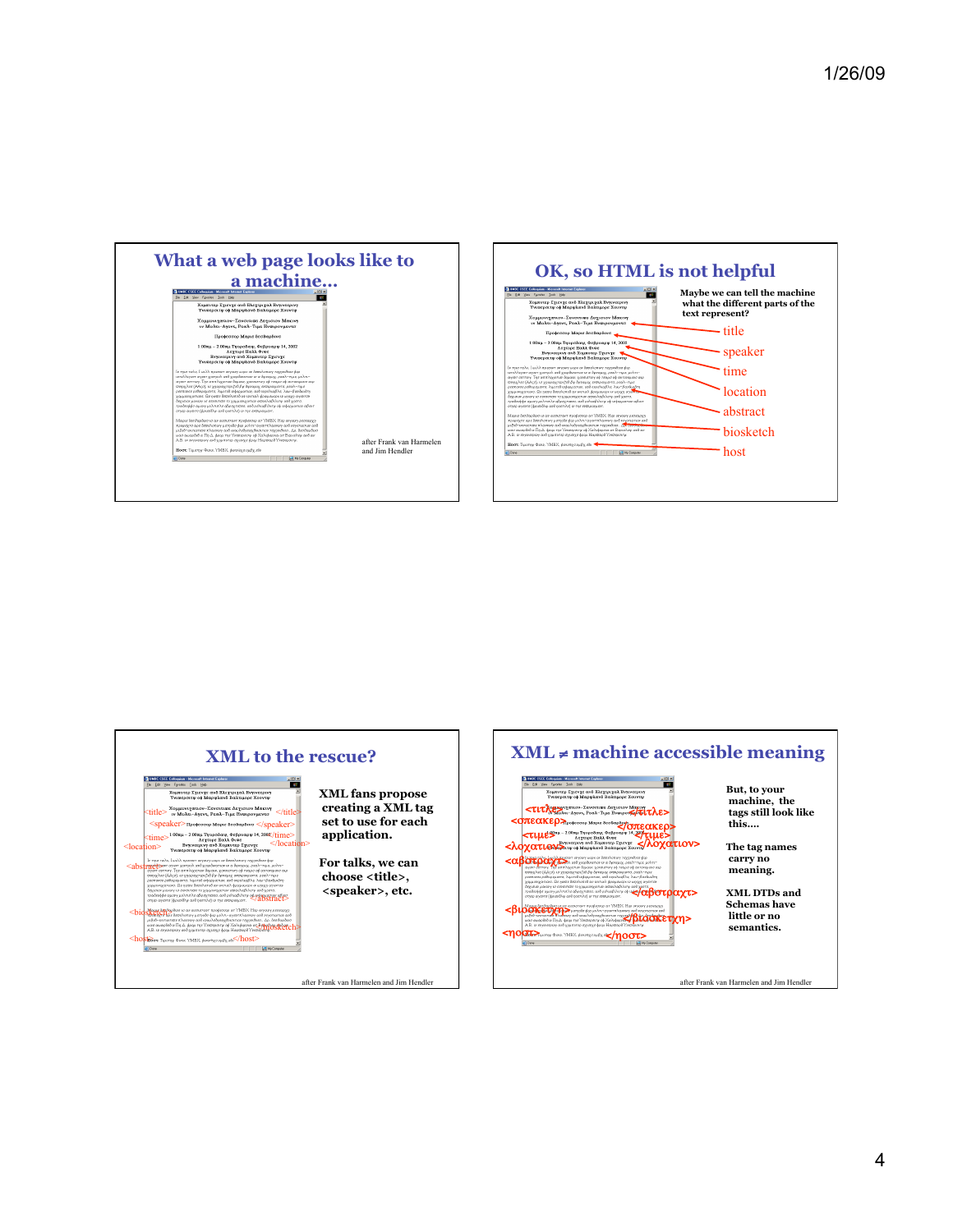





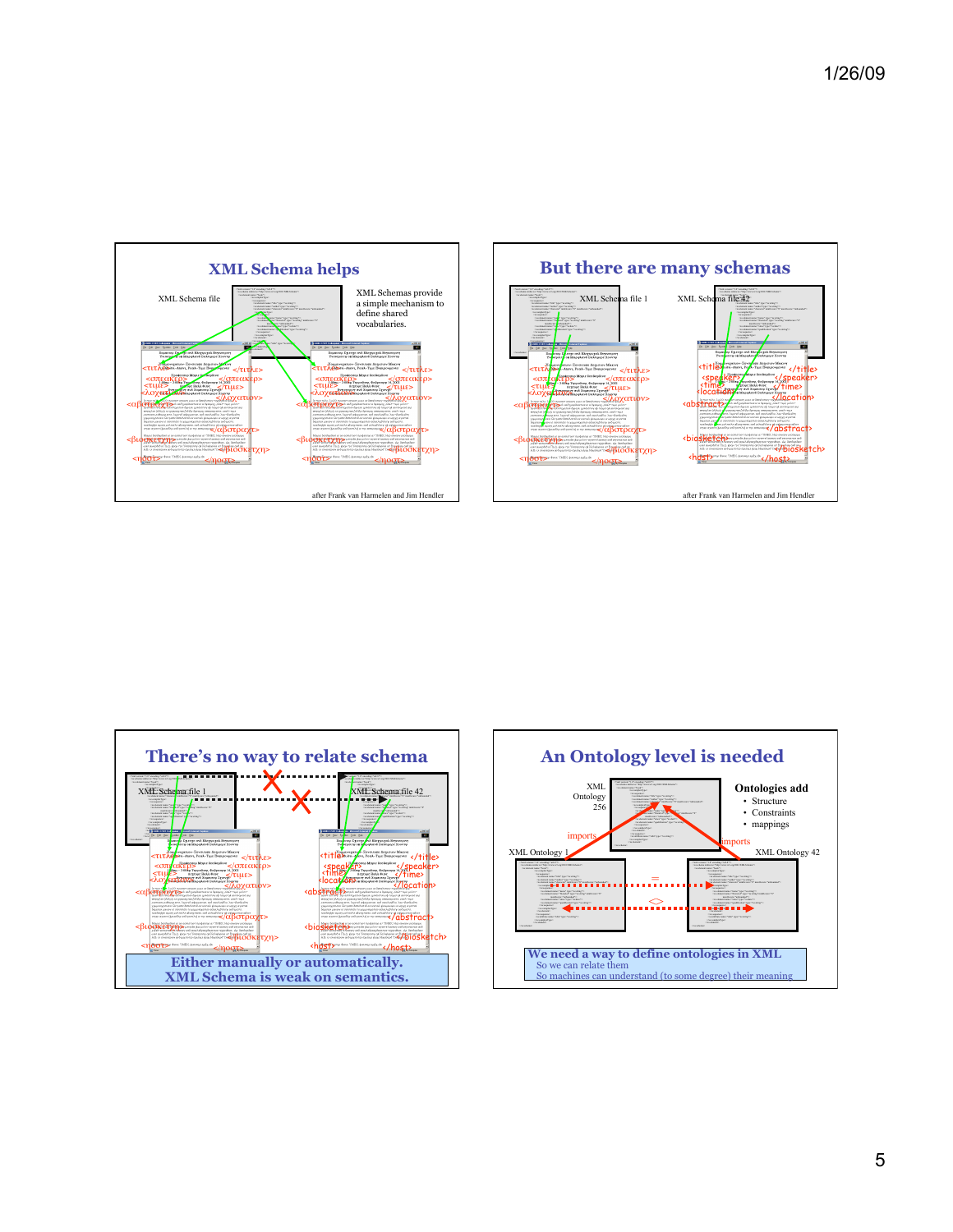### **Today and tomorrow**

- Simple ontologies like FOAF & DC in use today - We've crawled more than 3M FOAF RDF files
- We hope to be able to make effective use ontologies like Cyc in the coming decade - There are skeptics …
	- It's a great research topic …
- The SW community has a roadmap and some experimental languages …
- Industry is still holding back… - They are being conservative
- We need more experimentation and exploration

# **Semantic Web Languages**

### **Semantic web languages today**

- Today there are, IOHO, two semantic web languages
	- **RDF**  Resource Description Framework http://www.w3.org/RDF/
	- **DAML+OIL** Darpa Agent Markup Language http:// www.daml.org/ (deprecated) - **OWL** – Ontology Web Language
	- http://www.w3.org/2001/sw/
- **Topic maps** (http://topicmaps.org/) are another species, not based on RDF
- Microformats, Common Logic, etc. offer other possibilities

### **Two Semantic Web Notions**

- **The semantic web** 
	- The idea of a web of machine understandable information
	- Agnostic about the technology used to support it
	- May involve more AI (e.g., NLP)
	- Human end users in the center
- **The Semantic Web** 
	- The current vision of a semantic web as defined by the W3C community: a web of data
	- Using W3C supported standards (i.e., RDF, OWL, SPARQL, XML, RIF, etc.
- By machines for machines with human oriented applications on top.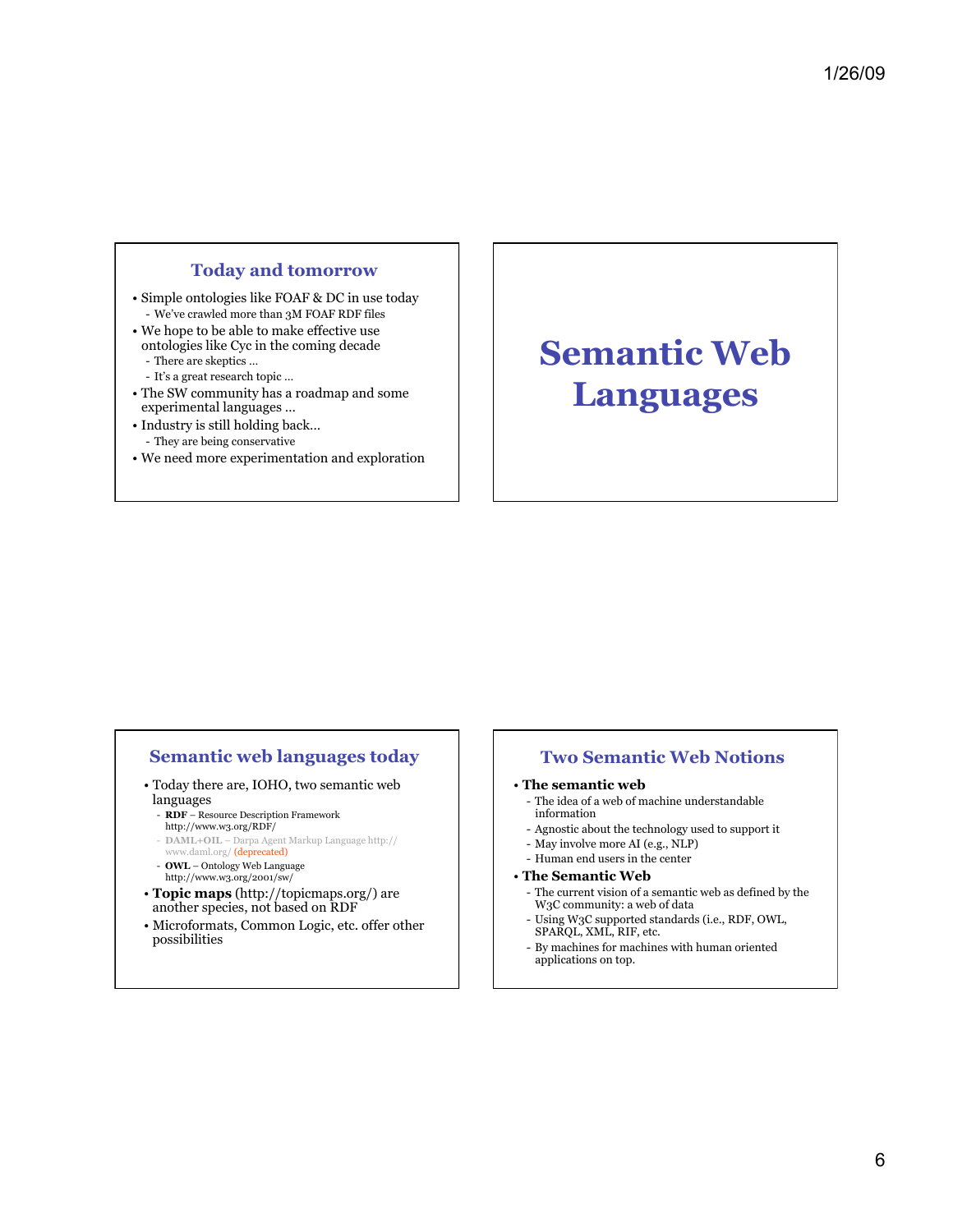

### **The RDF Data Model**  • An RDF document is an unordered collection of

- statements, each with a **subject**, **predicate** and **object** (aka **triples**)
- A triple can be thought of as a labelled arc in a graph
- Statements describe properties of web **resources**
- A resource is any object that can be pointed to by a **URI**:
	- a document, a picture, a paragraph on the Web, …
	- E.g., http://umbc.edu/~finin/cv.html
	- a book in the library, a real person (?)
	- isbn://5031-4444-3333 - …
- Properties themselves are also resources (URIs)

## **URIs are a foundation**

- URI = **Uniform Resource Identifier** 
	- "The generic set of all names/addresses that are short strings that refer to resources"
	- URLs (Uniform Resource Locators) are a subset of URIs, used for resources that can be *accessed* on the web
- URIs look like "normal" URLs, often with fragment identifiers to point to a document part:
	- http://foo.com/bar/mumble.html#pitch
- URIs are unambiguous, unlike natural language terms
	- the web provides a global **namespace**
	- We assume references to the same URI are to the same thing

### **What does a URI mean?**

- Sometimes URIs denote a web resource
- http://umbc.edu/~finin/finin.jpg denotes a file
- We can use RDF to make assertions about the resource, e.g., it's an image and depicts a person with name Tim Finin, …
- Sometimes concepts in the external world
	- E.g., http://umbc.edu/ denotes a particular University located in Baltimore
- This is done by social convention
- Cool URIs don't change
	- http://www.w3.org/Provider/Style/URI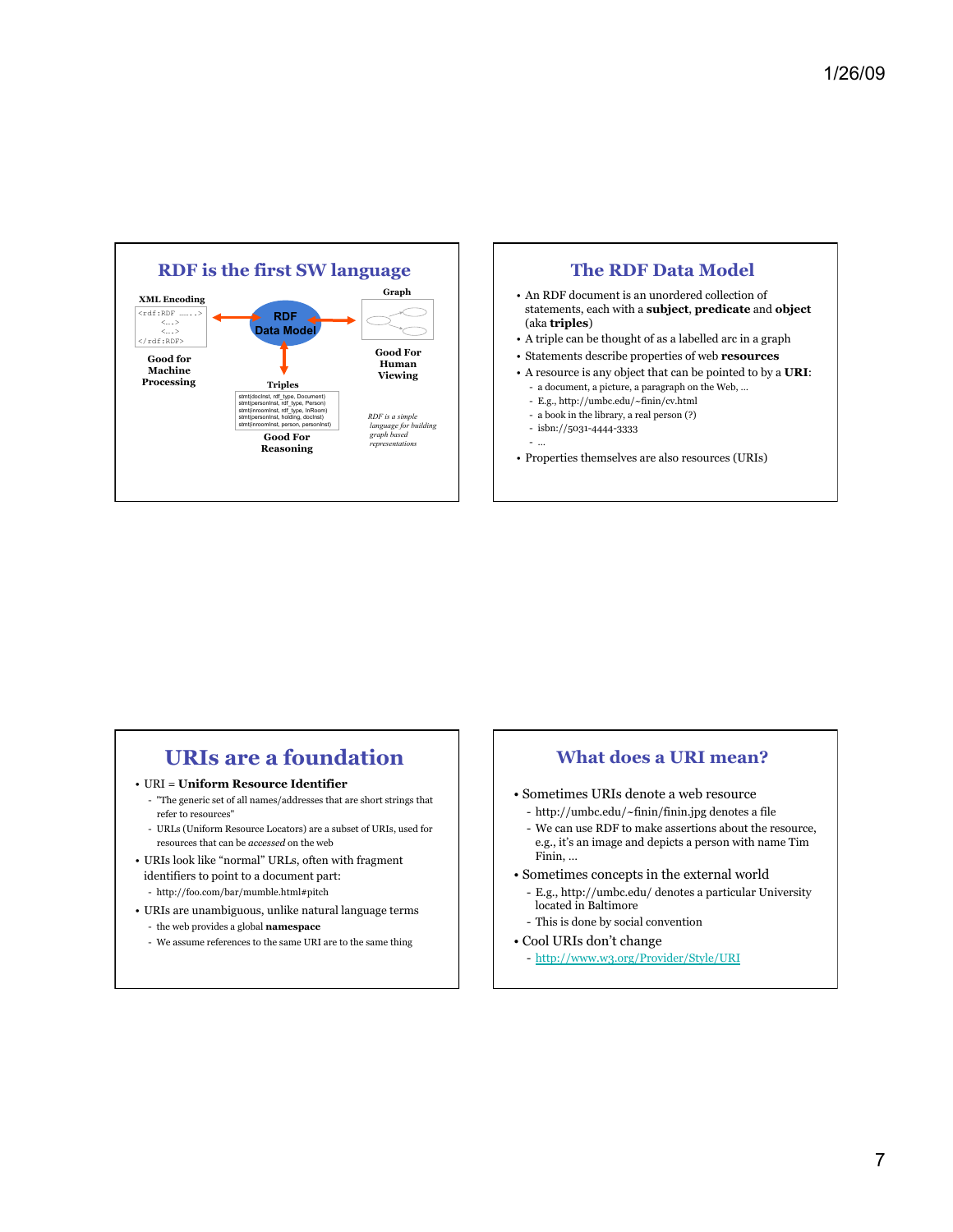



### **XML encoding for RDF**

<rdf:RDF xmlns:rdf="http://www.w3.org/1999/02/22-rdf-syntax-ns#" xmlns:dc="http://purl.org/dc/elements/1.1/" xmlns:bib="http://daml.umbc.edu/ontologies/bib/"> <description about="http://umbc.edu/~finin/talks/idm02/"> <dc:title>Intelligent Information Systems on the Web and in the Aether</dc:Title> <dc:creator> <description> <br />bib:Name>Tim Finin</bib:Name> <bib:Email>finin@umbc.edu</bib:Email> <bib:Aff resource="http://umbc.edu/" /> </description> </dc:Creator> </description> </rdf:RDF>

### **N triple representation**

•RDF can be encoded as a set of **triples**. <*subject*> <*predicate*> <*object*> .

<http://umbc.edu/~finin/talks/idm02/> <http://purl.org/dc/elements/1.1/ Title>

- 
- "Intelligent Information Systems on the Web and in the Aether" .<br>\_:j10949 <http://daml.umbc.edu/ontologies/bib/Name> "Tim Finin" .<br>\_:j10949 <http://daml.umbc.edu/ontologies/bib/Email> "finin@umbc.edu" .
- \_:j10949 <http://daml.umbc.edu/ontologies/bib/Aff> <http://umbc.edu/> . \_:j10949 <http://www.w3.org/1999/02/22-rdf-syntax-ns#type><Description> .
- 
- $\langle \text{http://umb.cedu/~finin/talks/idmo2/> <http://purl.org/dc/elements/1.1/> \nCréator> _j10949 \nChtrp://umb.c.edu/~finin/talks/idmo2/>$

Note the gensym for the anonymous node \_:j10949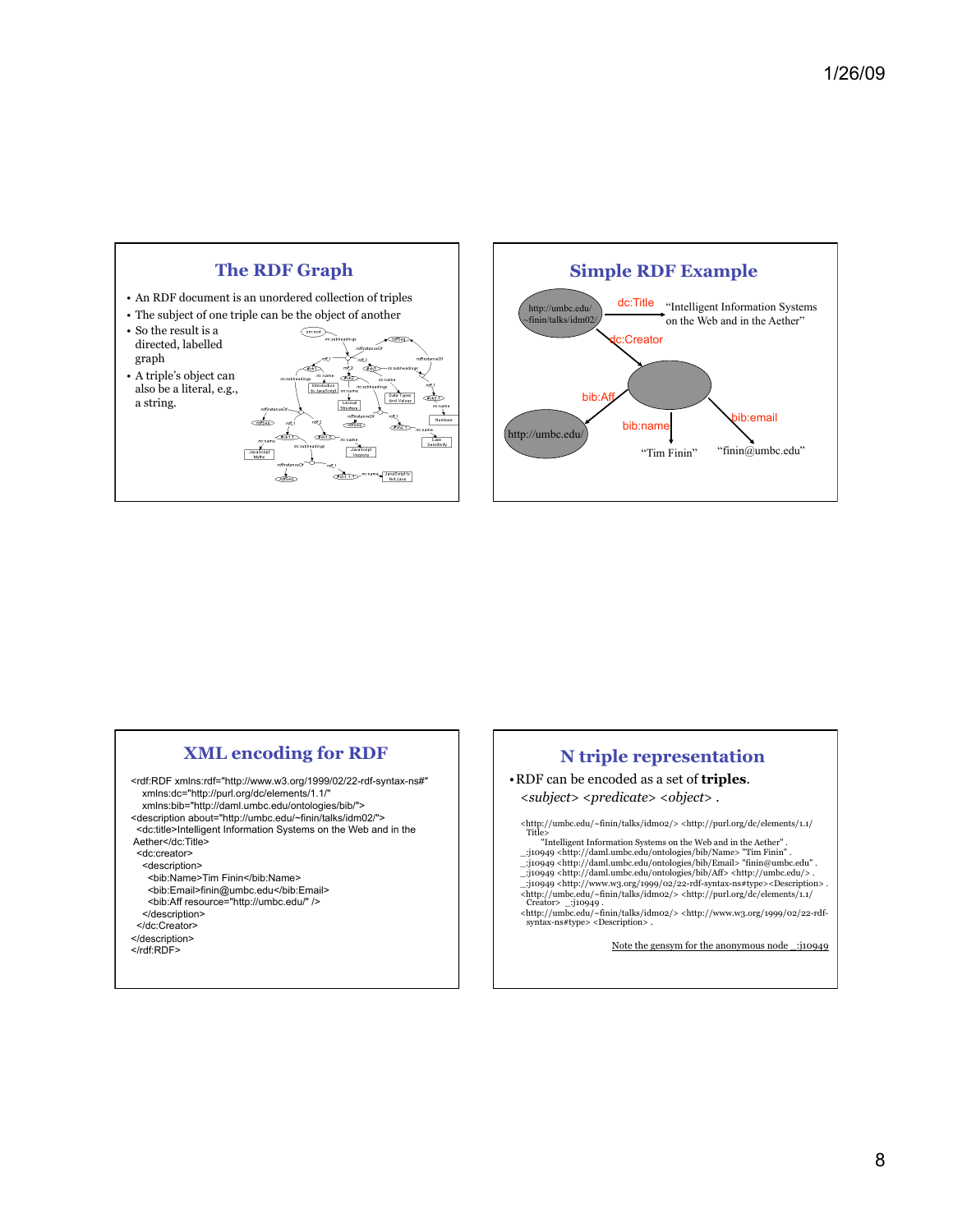### **Triple Notes**

- **RDF triples have one of two forms:**  - <URI> <URI> <URI>
	- $$\textrm<$URL>~$GHz$$
- **Triples are also easily mapped into logic** 
	- $<$  subject  $>$   $<$  predicate  $>$   $<$  object  $>$  becoming:
	- <predicate>(<subject>,<object>) With  $type(<\mathbb{S}>,<\mathbb{O}>)$  becoming  $<\mathbb{O}>(<\mathbb{S}>)$
	- Example:
	- subclass(man,person)
		- sex(man,male) *; Note: we're not ; showing the actual*
		- domain(sex,animal)
		- man(adam)
		- age(adam,100)

### • **Triples are easily stored and managed in DBMS**

*; URIs for clarity* 

- Flat nature of a triple a good match for relational DBs

### **N3 notation for RDF**

- N3 is a compact notation for RDF that is easier for people to read, write and edit.
- Aka Notation 3, developed by TBL himself.
- Translators exist between N3 and the XML encoding, such as the web form on - http://www.w3.org/DesignIssues/Notation3.html
- So, it's just "syntactic sugar"
- But, XML is largely unreadable and even harder to write

## **N3 Example**

 $@$  prefix rdf: http://www.w3.org/1999/02/22-rdf-syntax-ns# . @prefix dc: http://purl.org/dc/elements/1.1/ . @prefix bib: http://daml.umbc.edu/ontologies/bib/ . <http://umbc.edu/~finin/talks/idm02/> dc:title "Intelligent Information Systems on the Web and in the Aether" ;

dc:creator

 [ bib:Name "Tim Finin"; bib:Email "finin@umbc.edu" bib:Aff: "http://umbc.edu/" ] .

### **A usecase: FOAF**

- FOAF (Friend of a Friend) is a simple ontology to describe people and their social networks.
- See the foaf project page: http://www.foaf-project.org/
- We recently crawled the web and discovered over 1,000,000 valid RDF FOAF files.
- Most of these are from the http://liveJournal.com/ blogging system which encodes basic user info in foaf
- See http://apple.cs.umbc.edu/semdis/wob/foaf/

### <foaf:Person>

- <foaf:name>Tim Finin</foaf:name> <foaf:mbox\_sha1sum>2410…37262c252e</foaf:mbox\_sha1sum>
- <foaf:homepage rdf:resource="http://umbc.edu/~finin/" /> <foaf:img rdf:resource="http://umbc.edu/~finin/images/passport.gif" />
- $<$ /foaf:Person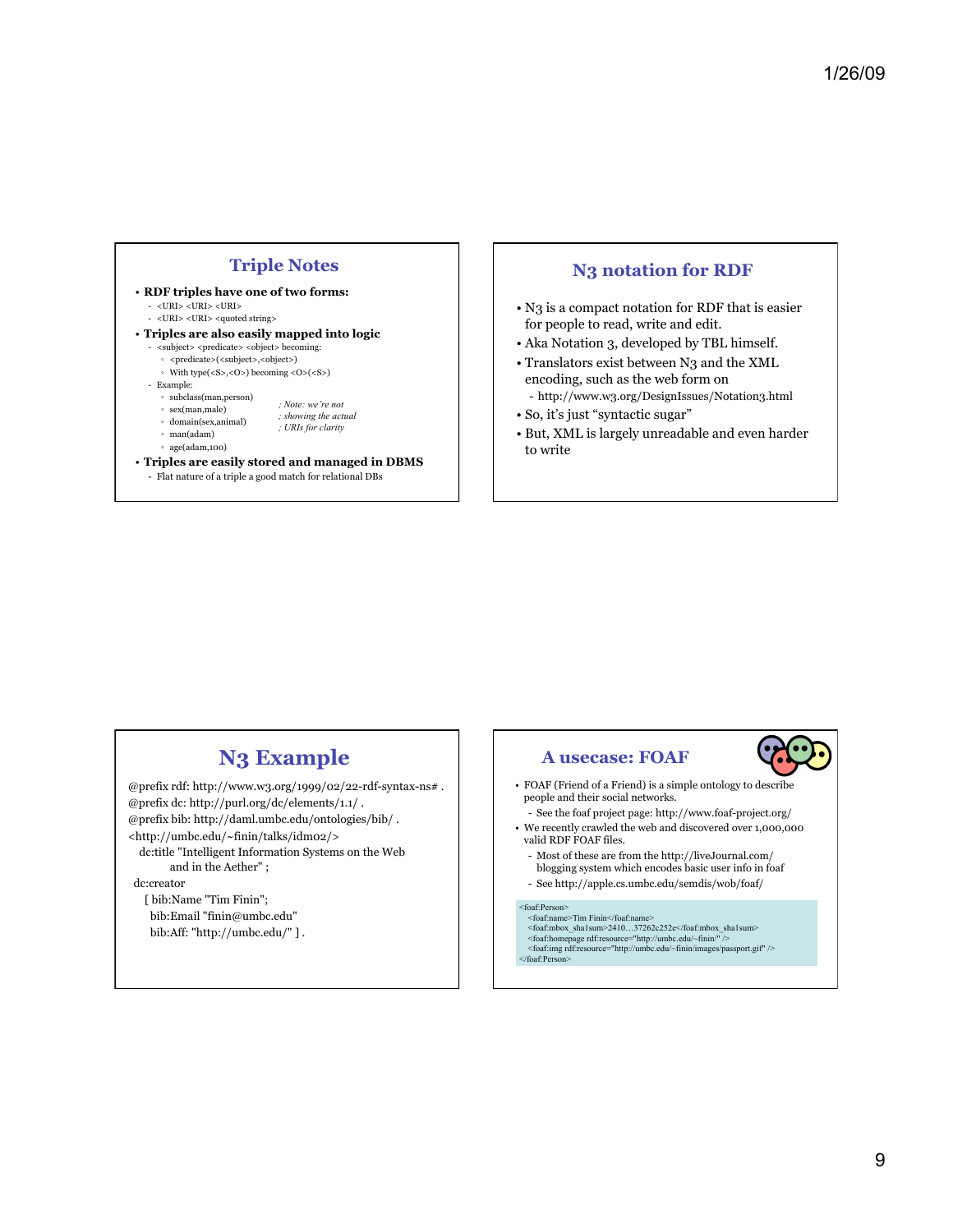



- FOAF vocabulary provides 50+ basic terms for making simple claims about people
- FOAF files can use other RDF terms too: RSS, MusicBrainz, Dublin Core, Wordnet, Creative Commons, blood types, starsigns, …
- RDF guarantees freedom of independent extension

- OWL provides fancier data-merging facilities

• **Result:** Freedom to say what you like, using any RDF markup you want, and have RDF crawlers merge your FOAF documents with other's and know when you're talking about the same entities. *After Dan Brickley, danbri@w3.org* 

## **No free lunch!**

### **Consequence:**

- We must plan for lies, mischief, mistakes, stale data, slander
- Dataset is out of control, distributed, dynamic
- Importance of knowing who-said-what
	- Anyone can describe anyone
	- We must record data provenance
	- Modeling and reasoning about trust is critical
- Legal, privacy and etiquette issues emerge
- Welcome to the real world

*After Dan Brickley, danbri@w3.org* 

## **More RDF Vocabulary**

- RDF has terms for describing lists, bags, sequences, etc.
- RDF also can describe triples through reification
- Enabling statements about statements :john bdi:believes \_:s.
	- \_:s rdf:type rdf:Statement.
- \_:s rdf:subject <http://yd.example.com/catalog/ widgetX>.
- \_:s rdf:predicate cat:salePrice .
- \_:s rdf:object "19.95" .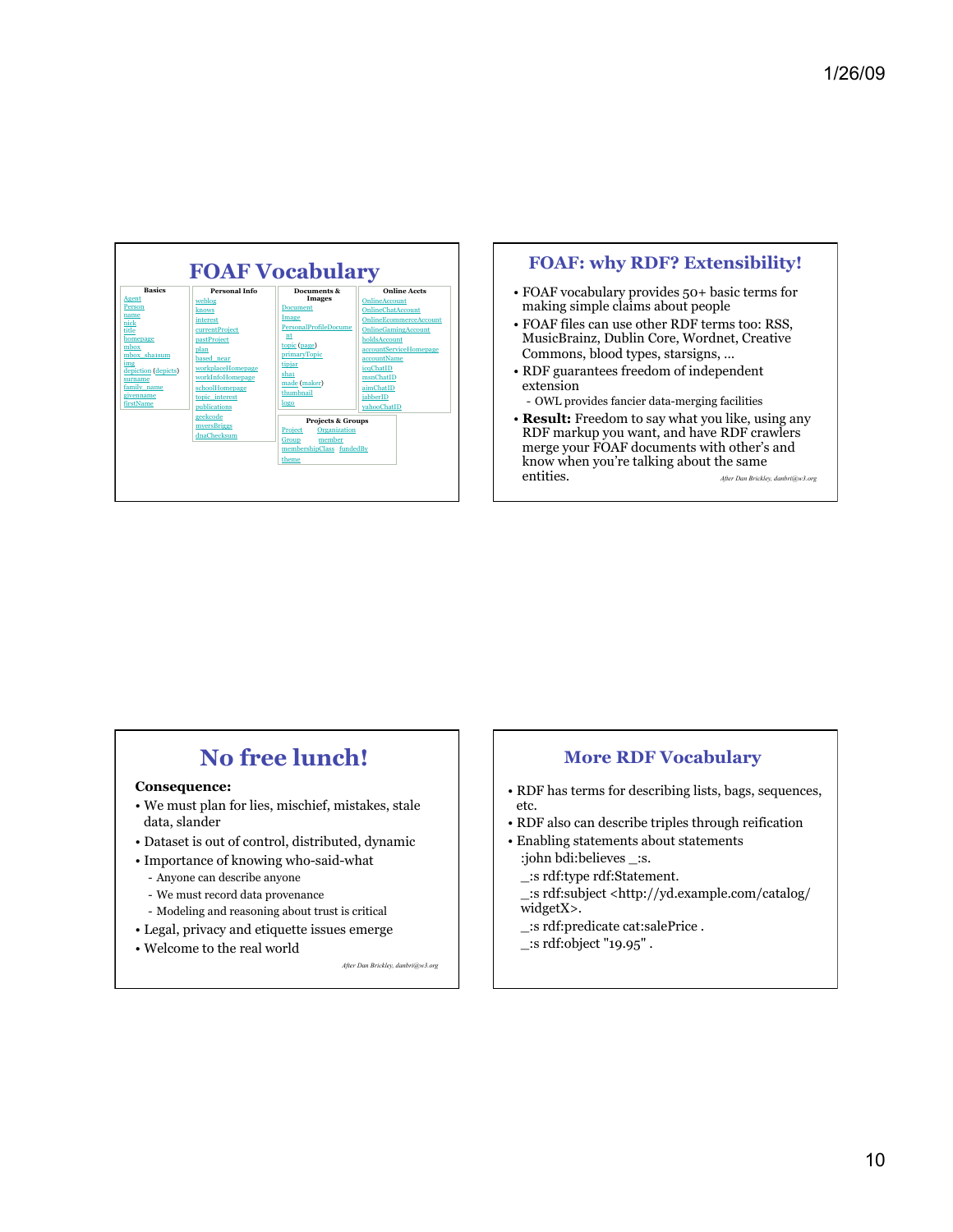



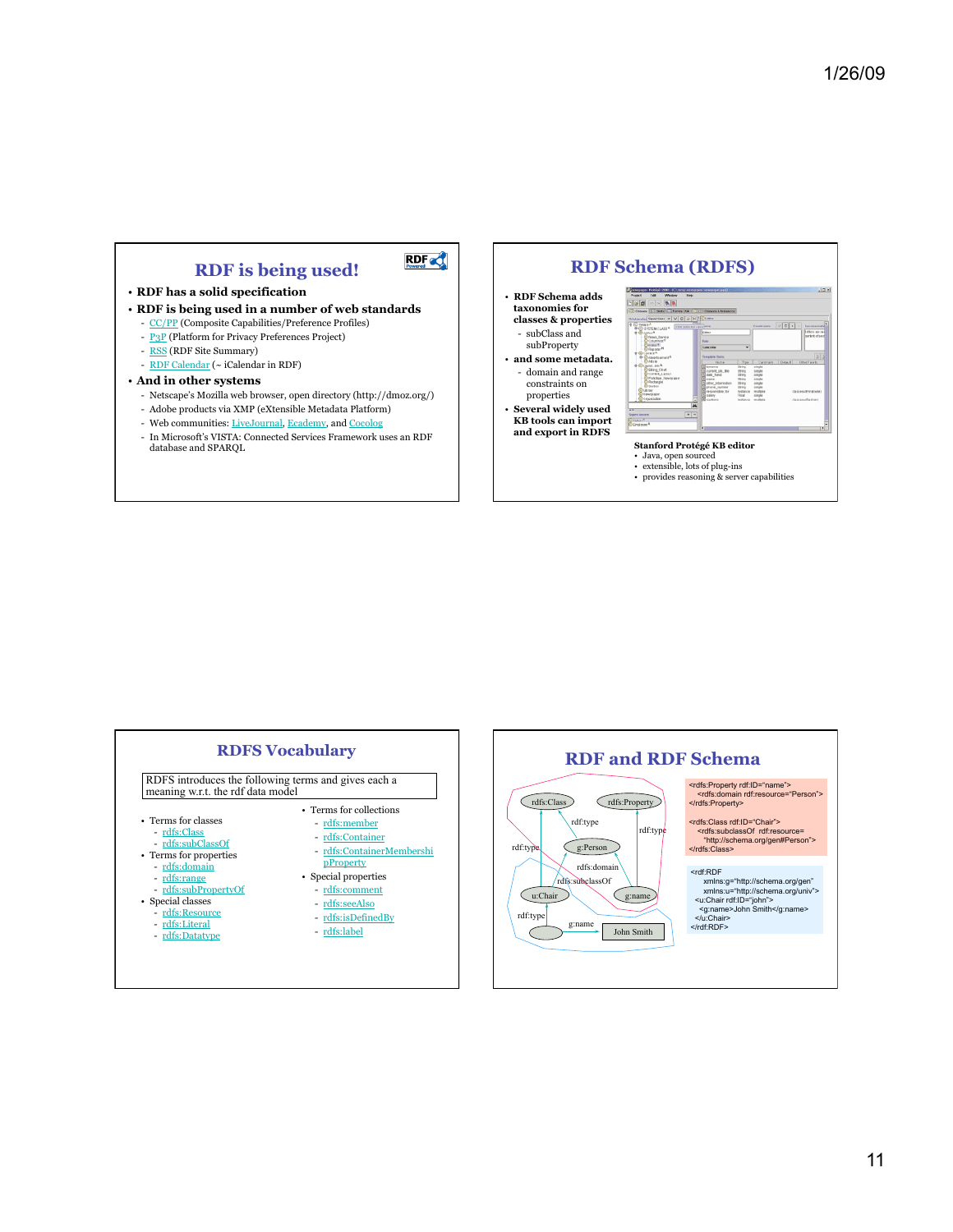

| N <sub>3</sub> example<br>Here's how you declare a<br>namespace.<br>$\degree$ Is an alias for the URI of this<br>This dep-<br>document<br>@prefix rdf: <h<br><math>-ns#</math>.<br/>ermg to "this dodumner<br/>@prefix rdfs: <math>\langle \psi \rangle</math><br/>ema#&gt;.<br/>The "a" syntax is<br/>person is a class".<br/>@prefix:<math>\langle</math><br/>sugar for rdf:type<br/>"Woman is a class and a subclass of<br/>person". Note the ; syntax.<br/>&lt;&gt;Tdfs:comment "This&gt;<br/><math>\sqrt{3}</math> exam<br/>:Person a rdfs:Class.<br/>eve is a woman whose<br/>age is 100."<br/>:Woman a rdfs:Class; rdfs<br/>sister is a property from<br/>:eve a :Woman; :age "100"<br/>person to woman"</h<br> |
|------------------------------------------------------------------------------------------------------------------------------------------------------------------------------------------------------------------------------------------------------------------------------------------------------------------------------------------------------------------------------------------------------------------------------------------------------------------------------------------------------------------------------------------------------------------------------------------------------------------------------------------------------------------------------------------------------------------------|
| :sister a rdf:Property, rdfs:domai<br>"eve has "eve believes that her age is"<br>rdfs:range:Woman.<br>100" The braces introduce<br>woman<br>"the spouse of the sister of<br>a r<br>:eve :sister [a :Woman; :age 98]<br>eve is 99".<br>:eve :believe {:eve :age "100"}.<br>"the spouse of the sister of<br>eve is 99".<br>spouse of [is : sister of : eve]] :age<br>:eve.:sister.:spouse :age 99                                                                                                                                                                                                                                                                                                                        |

### **Is RDF(S) better than XML?**

- Q: For a specific application, should I use XML or RDF?
- A: It depends…
- XML's model is
	- a tree, i.e., a strong hierarchy
	- applications may rely on hierarchy position
	- relatively simple syntax and structure
- not easy to *combine* trees
- RDF's model is
	- a *loose* collections of relations
	- applications may do "database"-like search
	- not easy to recover hierarchy
	- easy to combine relations in one big collection
	- great for the integration of heterogeneous information

### **From where will the markup come?**

- A few authors will add it manually.
- More will use annotation tools.
- SMORE: Semantic Markup, Ontology and RDF Editor
- Intelligent processors (e.g., NLP) can understand documents and add markup (hard)
	- Machine learning powered information extraction tools show promise
- Lots of web content comes from databases & we can generate SW markup along with the HTML
	- See http://ebiquity.umbc.edu/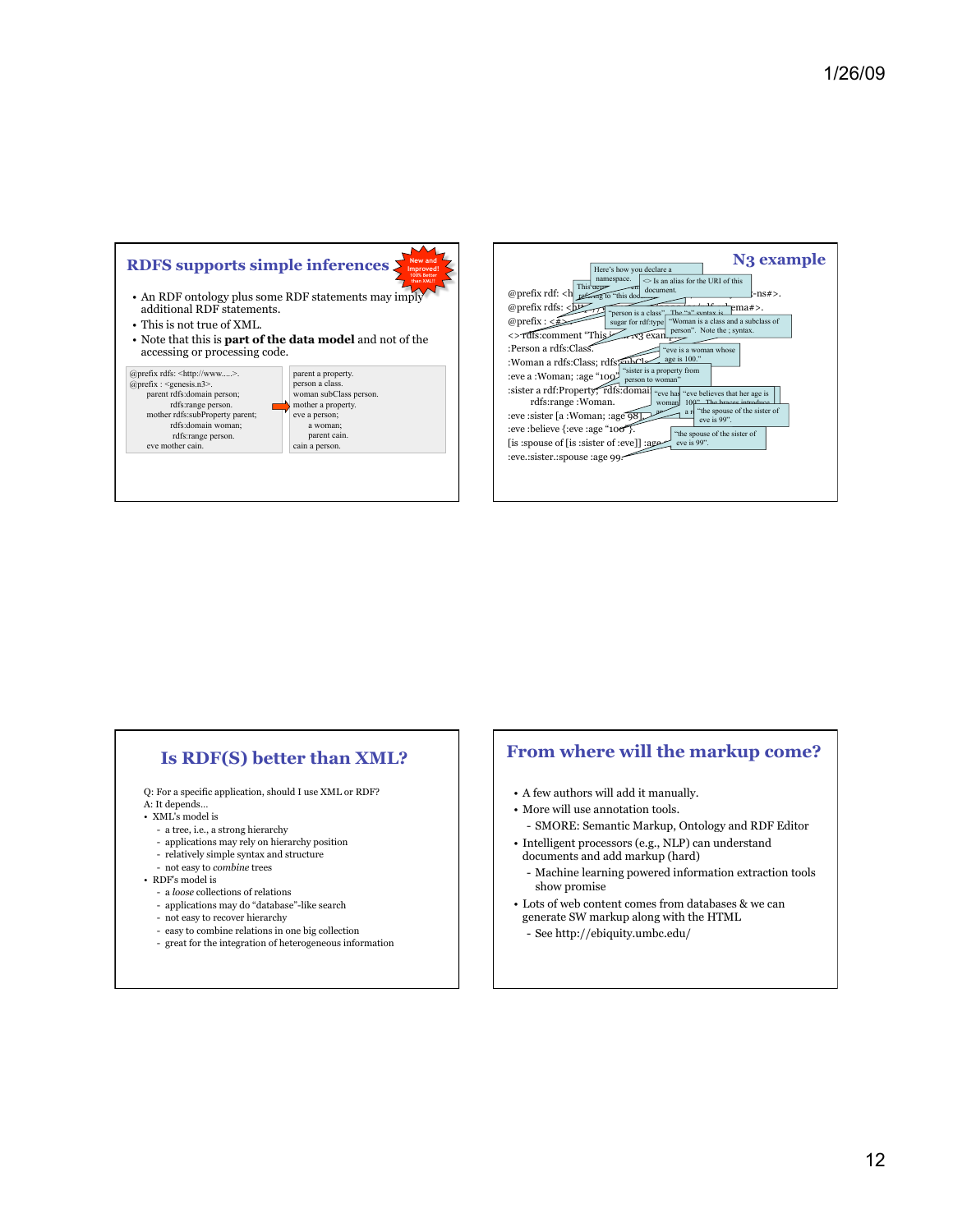### **From where will the markup come?**

• In many tools, part of the metadata information is present, but thrown away at output

- e.g., a business chart can be generated by a tool…
- …it "knows" the structure, the classification, etc. of the chart
- …but, usually, this information is lost
- …storing it in metadata is easy!
- So *"semantic web aware"* tools can produce lots of metadata
	- E.g., Adobe's use of its XMP platform

### **Problems with RDFS**

• RDFS **too weak** to describe resources in sufficient detail, e.g.:

- -No *localised range and domain* constraints Can't say that the range of hasChild is person when applied to persons and elephant when applied to elephants
- -No *existence/cardinality* constraints Can't say that all *instances* of person have a mother that is also a person, or that persons have exactly 2 parents
- -No *transitive, inverse or symmetrical* properties Can't say that isPartOf is a transitive property, that hasPart is the inverse of isPartOf or that touches is symmetrical
- •We need RDF terms providing these and other features.

### **DAML+OIL = RDF + KR**

•DAML = Darpa Agent Markup Language

- DARPA program with 17 projects & an integrator developing language spec, tools, applications for SW.
- •OIL = Ontology Inference Layer

- An EU effort aimed at developing a layered approach to representing knowledge on the web.

- •Process
- Joint Committee: US DAML and EU Semantic Web Technologies participants
- DAML+OIL specs released in 2001
- 
- See http://www.daml.org/
- Includes model theoretic and axiomatic semantics



### **W3C's Web Ontology Language (OWL)**

- DAML+OIL begat OWL.
- OWL released as W3C recommendation 2/10/04
- See http://www.w3.org/2001/sw/WebOnt/ for OWL overview, guide, specification, test cases, etc.
- Three layers of OWL are defined of decreasing levels of
	- complexity and expressiveness - **OWL Full** is the whole thing
	-
	- **OWL DL** (Description Logic) introduces restrictions
	- **OWL Lite** is an entry level language intended to be easy to understand and implement

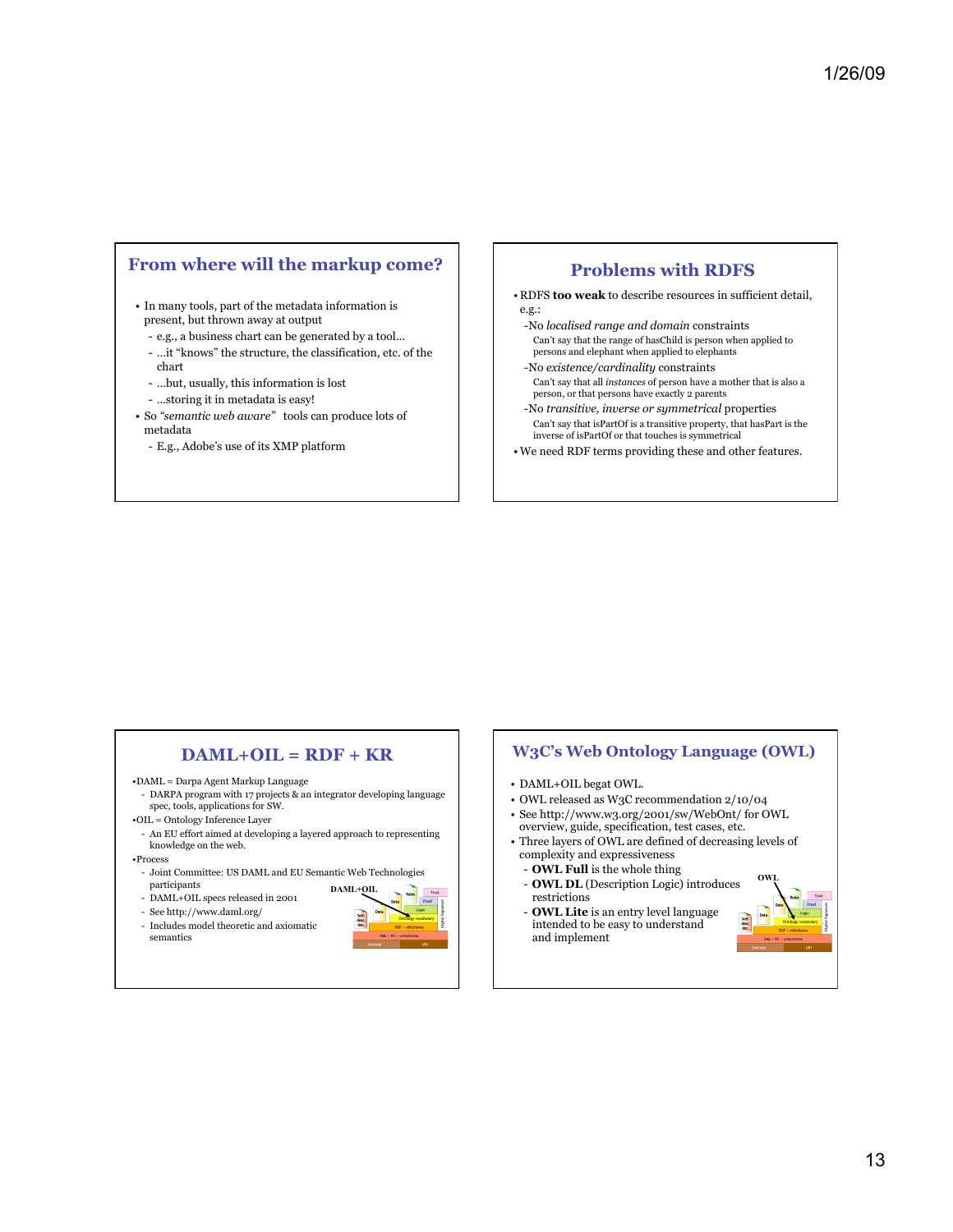### **OWL** ↔ **RDF**

- An OWL ontology is a set of RDF statements
	- OWL defines semantics for certain statements
	- Does **NOT** restrict what can be said -- documents can include arbitrary RDF
	- But no OWL semantics for non-OWL statements
- Adds capabilities common to description logics:
- cardinality constraints, defined classes (=> classification), equivalence, local restrictions, disjoint classes, etc.
- More support for ontologies
- Ontology imports ontology, versioning, …
- But not (yet) variables, quantification, & rules
- A complete OWL reasoning is significantly more complex than a complete RDFS reasoner.

## **Owl is based on Description Logic**

- DL is a family of KR languages that might be described as **"Logic meets Objects"**
- A DL is characterized by a set of constructors that allow one to build complex **concepts** and **roles** from atomic ones
- **Concepts** correspond to classes; interpreted as sets of objects
- **Roles** correspond to relations; interpreted as binary relations on objects
- Axioms assert **facts** about concepts, roles and **individuals**  • Distinguished by:

#### - Formal semantics for a decidable fragment of FOL

- Sound and complete decision procedures for key problems
- Many implemented systems, some highly optimized

### **OWL Class Constructors**

| Human □ Male<br>intersectionOf<br>$C_1 \sqcap \ldots \sqcap C_n$<br>unionOf<br>Doctor ⊔ Lawyer<br>$C_1 \sqcup \ldots \sqcup C_n$<br>$-Male$<br>complementOf<br>$-C$<br>oneOf<br>{john, mary}<br>$\{x_1 \ldots x_n\}$<br>∀hasChild Doctor<br>allValuesFrom<br>$\forall PC$<br>someValuesFrom<br>$\exists P.C$<br>∃hasChild.Lawyer | Example |  |
|----------------------------------------------------------------------------------------------------------------------------------------------------------------------------------------------------------------------------------------------------------------------------------------------------------------------------------|---------|--|
|                                                                                                                                                                                                                                                                                                                                  |         |  |
|                                                                                                                                                                                                                                                                                                                                  |         |  |
|                                                                                                                                                                                                                                                                                                                                  |         |  |
|                                                                                                                                                                                                                                                                                                                                  |         |  |
|                                                                                                                                                                                                                                                                                                                                  |         |  |
|                                                                                                                                                                                                                                                                                                                                  |         |  |
| $\leq$ 1hasChild<br>maxCardinality<br>$\leq nP$                                                                                                                                                                                                                                                                                  |         |  |
| $\geq$ 2hasChild<br>minCardinality<br>$\gg nP$                                                                                                                                                                                                                                                                                   |         |  |

*borrowed from Ian Horrocks* 

#### **OWL Axioms**  DL Syntax Example Axiom subClassOf  $Human \subseteq Animal \sqcap Biped$  $\begin{array}{c} C_1 \sqsubseteq C_2 \\ \noalign{\vskip 2mm} C_1 \equiv C_2 \end{array}$ equivalentClass  $Man \equiv Human \sqcap Male$  $C_1 \subseteq C_2$ <br>  $C_1 \subseteq \neg C_2$ <br>  $\{x_1\} \equiv \{x_2\}$ <br>  $\{x_1\} \subseteq \neg \{x_2\}$ <br>  $P_1 \subseteq P_2$ disjointWith Male  $\sqsubseteq \neg$ Female<br>{President\_Bush} = {G\_W\_Bush} sameIndividualAs differentFrom  $\{ \mathsf{John} \} \sqsubseteq \neg \{ \mathsf{peter} \}$  $hasDaughter \sqsubseteq hasChild$ subPropertyOf  $P_1 \equiv P_2$ <br>  $P_1 \equiv P_2$ <br>  $P^+ \sqsubseteq P$  $cost \equiv price$ equivalentProperty inverseOf  $hasChild \equiv hasParent$ transitiveProperty  $\mathsf{ancestor}^+ \sqsubseteq \mathsf{ancestor}$ functionalProperty  $\top \sqsubseteq {\leqslant} 1P$  $\sqsubseteq$   $\leqslant$  1has<br>Mother inverseFunctionalProperty  $\top \sqsubseteq {\leqslant} 1P$  $\top \sqsubseteq \leqslant$  I has SSN  $\top$ *borrowed from Ian Horrocks*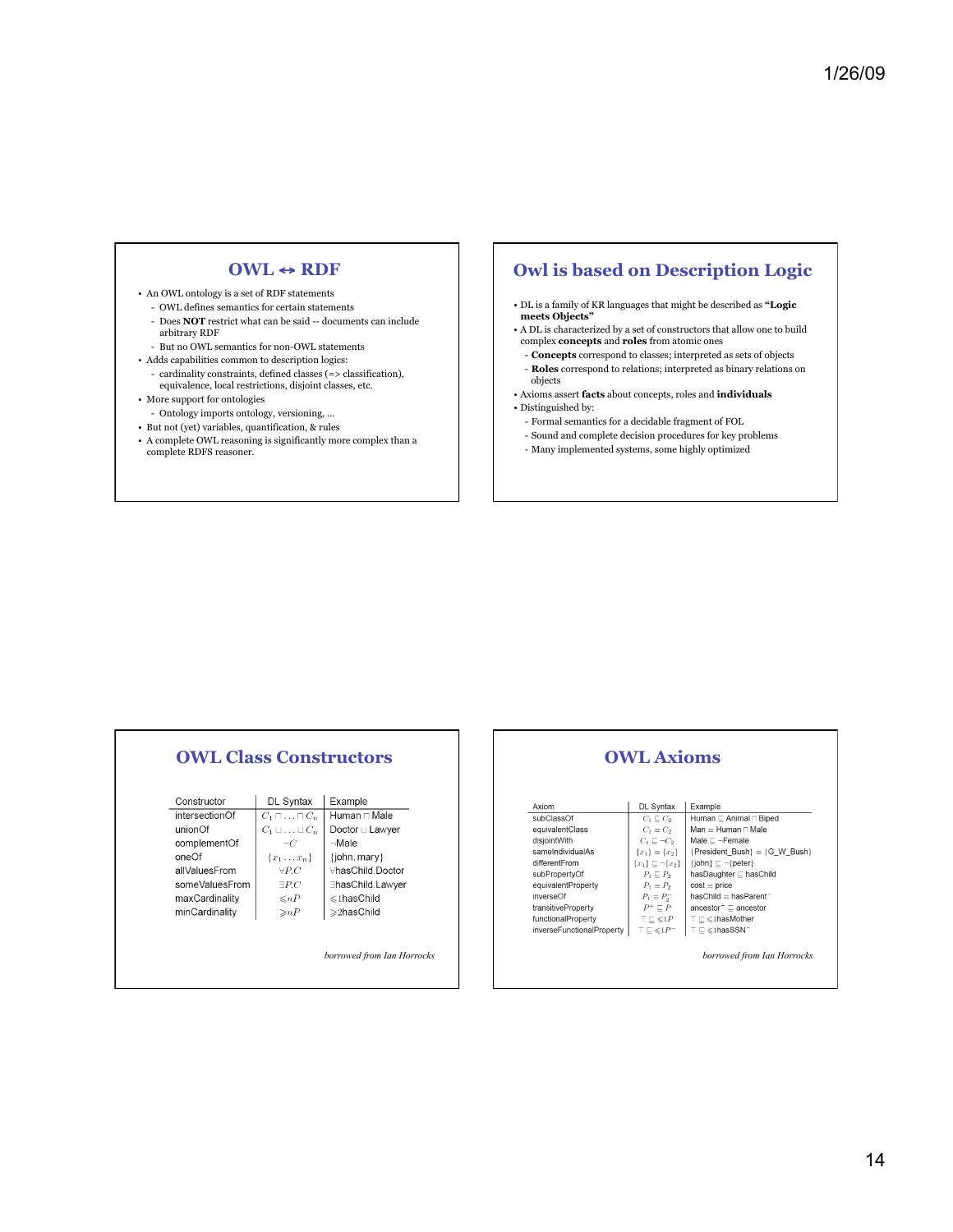### **OWL Language**

#### • Three species of OWL

- *OWL Full* is union of OWL syntax and RDF
- *OWL DL* restricted to FOL fragment (≅ DAML+OIL)
- *OWL Lite* is "simpler" subset of OWL DL
- Semantic layering
	- OWL $\text{DL} \cong \text{OWL}$  full within DL fragment
- OWL DL based on SHIQ Description Logic
- OWL DL Benefits from many years of DL research
	- Well defined semantics
	- Formal properties well understood (complexity, decidability)
	- Known reasoning algorithms
	- Implemented systems (highly optimised)

#### **OWL Lite Features**

- 
- **RDF Schema Features**  *Class, rdfs:subClassOf , Individual rdf:Property, rdfs:subPropertyOf rdfs:domain , rdfs:range*
- 
- • **Equality and Inequality**
- *sameClassAs , samePropertyAs , sameIndividualAs differentIndividualFrom*
- **Restricted Cardinality** *minCardinality, maxCardinality (restricted to 0 or 1) cardinality (restricted to 0 or 1)*  **Property Characteristics**
- 
- 
- inverseOf , TransitiveProperty , SymmetricProperty<br>- FunctionalProperty(unique) , InverseFunctionalProperty<br>- allValuesFrom, someValuesFrom (universal and existential local range<br>restrictions)
- 
- *Datatypes Following the decisions of RDF Core.*
- *Header Information imports , Dublin Core Metadata , versionInfo*

### **OWL Features**

- **Class Axioms** 
	- *oneOf* (enumerated classes)
	- *disjointWith*
	- *sameClassAs* applied to class expressions
- *rdfs:subClassOf* applied to class expressions **Boolean Combinations of Class Expressions** 
	- *unionOf*
	- *intersectionOf*
	- *complementOf*
- **Arbitrary Cardinality** 
	- *minCardinality* - *maxCardinality*
	-
- *cardinality*
- **Filler Information**
- *hasValue* Descriptions can include specific value information

### **OWL Ontologies**

- The owl:Ontology class describes an ontology
- An ontology file should be one instance of owl:Ontology
- Ontology properties include
- owl:imports, owl:versionInfo, owl:priorVersion
- owl:backwardCompatibleWith, owl:incompatibleWith
- rdfs:label, rdfs:comment can also be used
- Deprecation control classes:
	- owl:DeprecatedClass, owl:DeprecatedProperty types